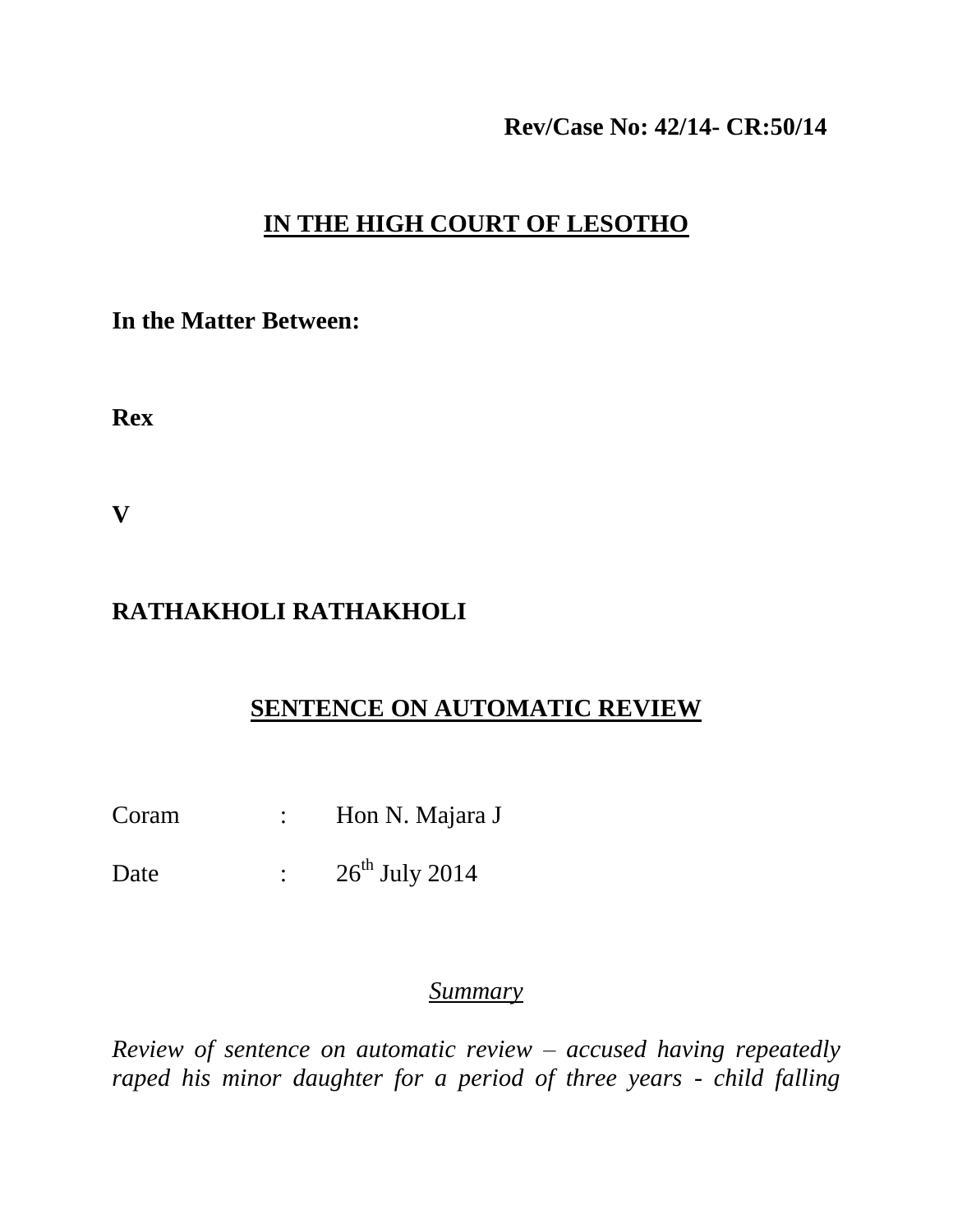*pregnant – accused given prescribed minimum sentence of 10 years imprisonment – court a quo not stating factors it took into consideration - relevant factors to take into account - the nature and seriousness of the criminal act itself – the interest of society - relevant personal and other circumstances relating to the offender which could have a bearing on the seriousness of the offence - the culpability of the offender – sentence altered to 20 years imprisonment.*

#### ANNOTATIONS

### **STATUTES**

1. Sexual Offences Act No.3 of 2003

#### CASES

- 1. S v Vilakazi 2009 (1) SACR 552 (SCA)
- 2. S v Malaga 2001 (1) SACR 469 (SCA)
- 3. R v Leteba CRI/S/001/2013
- 4. R v S Masitha CRI/526/2013

[1] This matter came before me on automatic review after the accused was convicted of rape it having been alleged that he had unlawful sexual intercourse with his 17 year old daughter resulting in her falling pregnant. The accused pleaded guilty to the charge admitted the evidence outlined by the prosecution.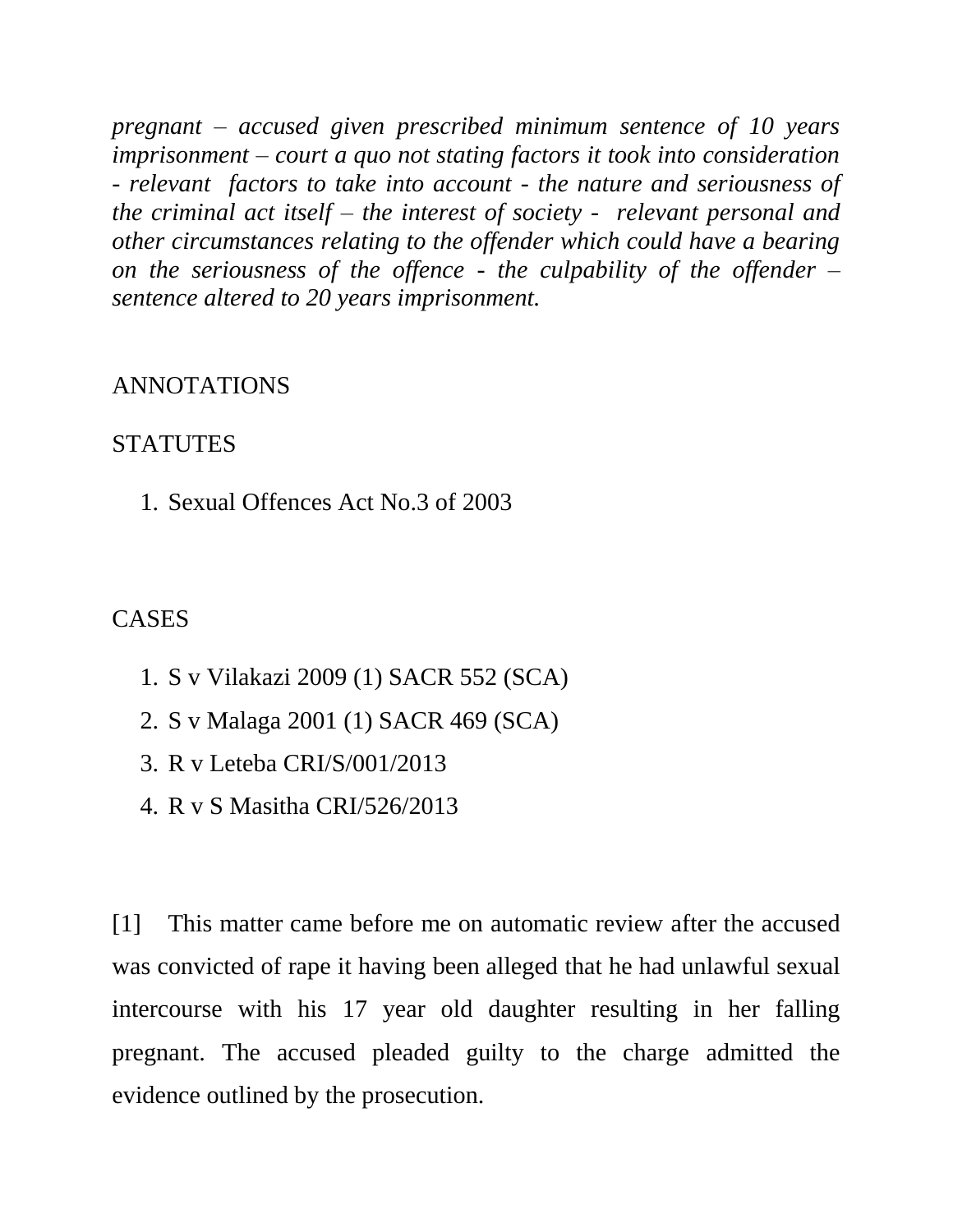[2] The brief facts are that after the accused's wife passed away in 2010 the complainant who was 14 years old at that time, developed nightmares and epilepsy which caused her to be fearful at night. As a result she requested her father the accused, to let her sleep with him as they lived in a single roomed house. It is only then that she would manage to sleep peacefully without the nightmares.

[3] During one night she woke up to find her father caressing her in an unusual manner. He then pulled down her panties and had sexual intercourse with her. He threatened her not to tell anyone about the incident. The accused did this on several occasions and after the complainant stopped going to his bed, he would go to where she was sleeping and have sexual intercourse with her. PW1 did not tell anyone as she was afraid of her father. This took place from the year 2010 to 2014.

[4] During the month of February 2014 a neighbor met the complainant and noticed that she was pregnant. She called her to her house and examined her. Upon realizing that she was indeed pregnant the neighbor asked her who was responsible and the complainant told her it was the accused. The neighbor went to report the matter to the headman who in turn called the accused and asked him about the pregnancy. The accused admitted that he had been having sexual intercourse with his daughter. The headman then handed the accused over to the police.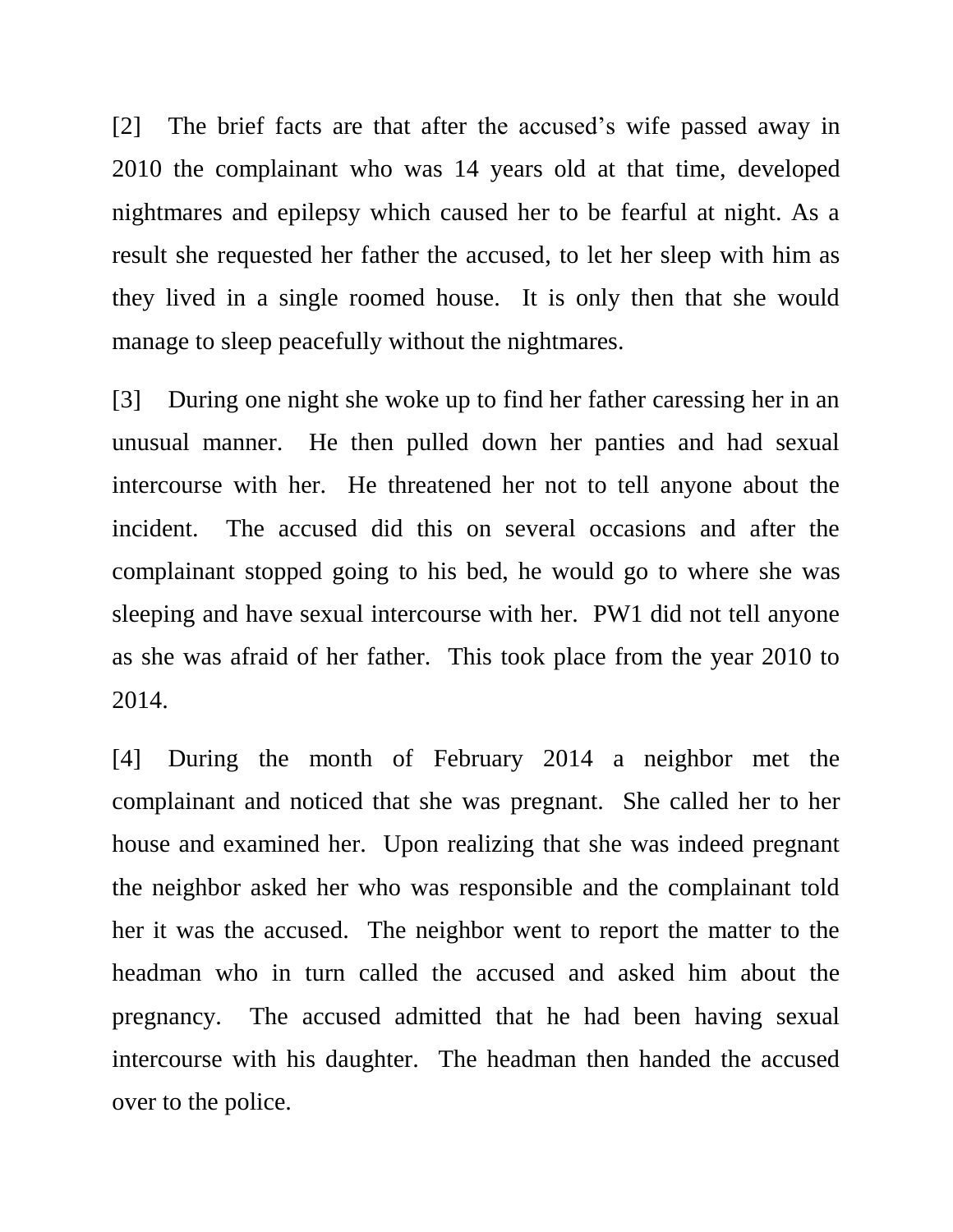[5] The accused admitted the facts that were outlined by the prosecution and in mitigation of sentence he expressed remorse and sought the Court's leniency on the ground that he is the sole bread winner for all his kids.

[6] The trial Court sentenced him to imprisonment for ten (10) years without the option of a fine, the minimum prescribed in the **Sexual Offences Act.**<sup>1</sup> In handing down the sentence, the Court a quo did not state which factors it took into consideration in terms of what appears on the record of proceedings in that having recorded the plea in mitigation it simply ordered as follows:-

Sentence : 10 years, no fine.

[7] It is against this background that this Court feels duty bound to evaluate whether the sentence that was handed down is just given the particular facts of this case. In doing so, I am largely guided by the principles that were espoused in the by the Supreme Court of Appeal in the South African case of  $S$  v Vilakazi<sup>2</sup> which have been consistently applied in our jurisdiction.

[8] In that case, although the Court was dealing with the issue of the severity of the sentence that was imposed, the same principles apply mutatis mutandis where the sentence imposed is found to be too lenient

l

 $^1$  Act No. 3 of 2003

<sup>&</sup>lt;sup>2</sup> 2009 (1) SACR 552 (SCA)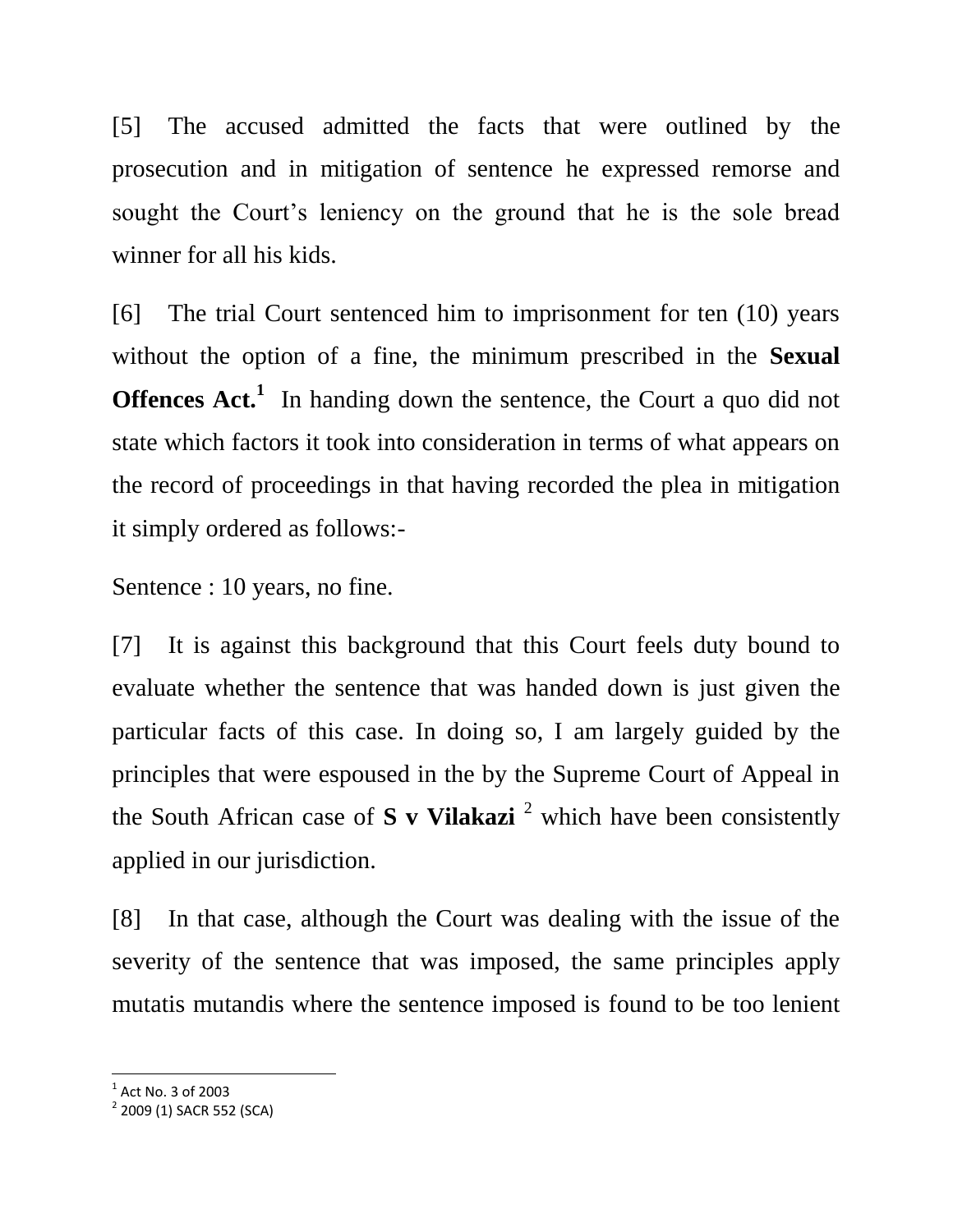given the relevant circumstances. Thus in **Vilakazi (supra),** in quoting with approval the relevant parts of the remarks that were enunciated in the earlier case of **R v Malgas<sup>3</sup> ,** Nugent JA stated as follows:-

*"…it is incumbent upon a court in every case, before it imposes a prescribed sentence, to assess, upon a consideration of all the circumstances of the particular case, whether the prescribed sentence is indeed proportionate to the particular offence. The Constitutional Court made it clear that what is meant by the "offence" in that context (and that is the sense in which I will use the term throughout this judgment unless the context indicates otherwise)*

*"consists of all factors relevant to the nature and seriousness of the criminal act itself, as well as all relevant personal and other circumstances relating to the offender which could have a bearing on the seriousness of the offence and the culpability of the offender."* 

*…That was also made clear in Malgas, which said that the relevant provision in the Act vests the sentencing court with the power, indeed the obligation, to consider whether the particular circumstances of the case require a different sentence to be imposed. And a different sentence must be imposed if the court is satisfied that substantial and compelling circumstances exist which "justify" … it….*

*On each one of the grounds that I have referred to the court below materially misdirected itself and the sentence that it imposed cannot stand, which means that we must ourselves evaluate whether life imprisonment is indeed a proportionate sentence, in accordance with the approach that was laid sown in Malgas.*

*If the sentencing court on consideration of the circumstances of the particular case is satisfied that they* 

 $\overline{\phantom{a}}$ 

 $3$  2001 (1) SACR 469 (SCA)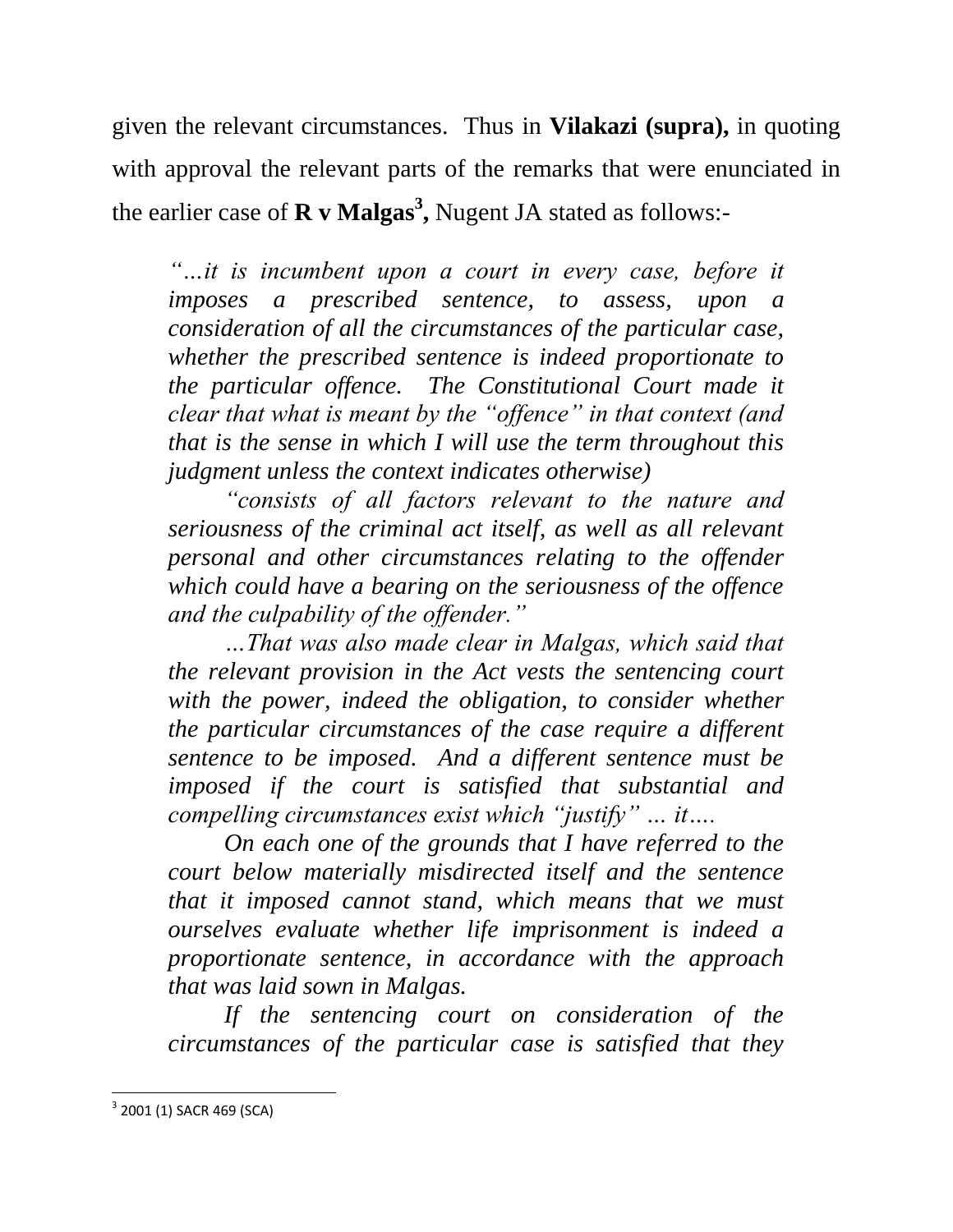*render the prescribed sentence unjust in that it would be disproportionate to the crime, the criminal and the needs of society, so that an injustice would be done in imposing that sentence it is entitled to impose a lesser sentence.'*

[9] Coming back to the present case, I have already shown that the accused herein had unlawful sexual intercourse with his daughter since she was a at a very tender age of 14 years until he impregnated her three years later. It is my view that his actions were not only heinous but they bore very unfortunate fruits of bringing into this world a child born of an incestuous, abusive, shameful and criminal conduct. Thus his actions do not only have a bearing on his daughter but on the unborn child as well.

[10] Society and the Courts have decried the high incidence of sexual abuse especially on young vulnerable children who in recent times are more often that not abused by their fathers, brother, uncles, family friends or someone they look up to for protection.

[11] Thus, as I stated in a similar case of  $\bf{R}$  **v** Leteba<sup>4</sup>, these type of actions have devastating effects on the young children who make up the highest percentage of victim of sexual offending. In this regard I further stated as follows:-

*"It is also quite disturbing that the accused herein is a relative of the very young child. As it has repeatedly been stated in previous similar cases, the child looked up to him as* 

 $\overline{\phantom{a}}$  $4$  CRI/S/001/2013 (unreported)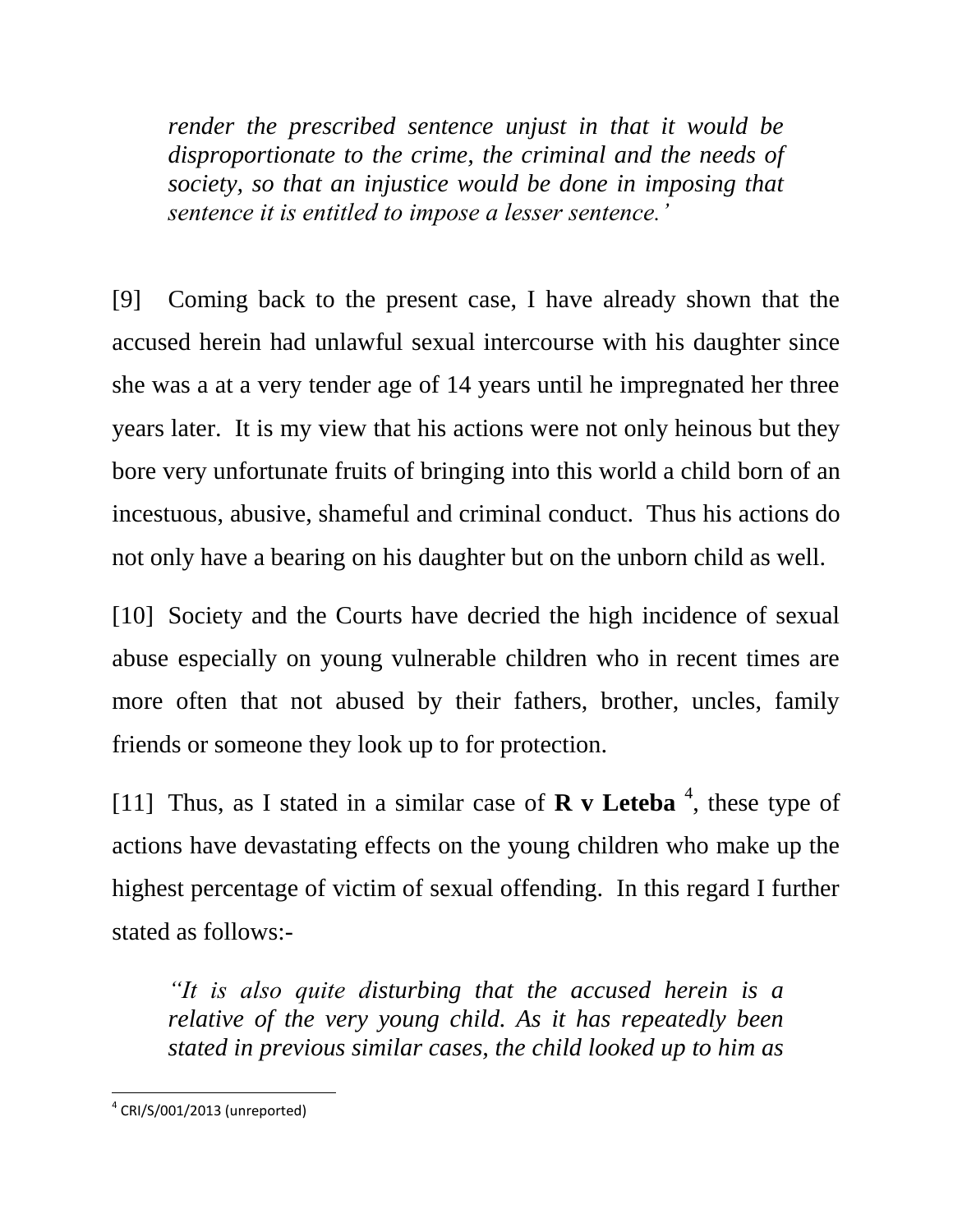*a protector rather than the villain. It is indeed a sad fact that instead of diminishing, this phenomenon is gaining momentum and has become so wide spread that it now forms part of the daily news reports not only in Lesotho but in other countries as well. It is a grave cause for serious concern and certainly needs to be discouraged at all costs. One way is by the Courts marking their displeasure by imposing serious punishments that properly reflect the gravity thereof."*

[12] I have already shown that the court a quo meted out the prescribed minimum sentence of 10 years imprisonment. However, in the light of the principles that I have referred to above and the compelling circumstances of this case, it is my view that the prescribed sentence is disproportionate to the crime committed in this case which took place for lengthy period, resulting in the young girl falling pregnant. It does necessitate this Court's intervention.

[13] Further, the courts have prescribed much higher sentences in similar cases and it is only fair that there should be some form of uniformity in all. For example, in another case that was brought before me for review at the same time as the present one, *to wit,* **R v Sebeso Masitha CRI/526/13,** the accused was sentenced to imprisonment for a period of fifteen years yet his offence was of a lesser degree than the present one by way of comparison.

[14] It is also worthy to note that in the **Leteba case, (supra)** I sentenced the accused to imprisonment for a period of twenty (20) years